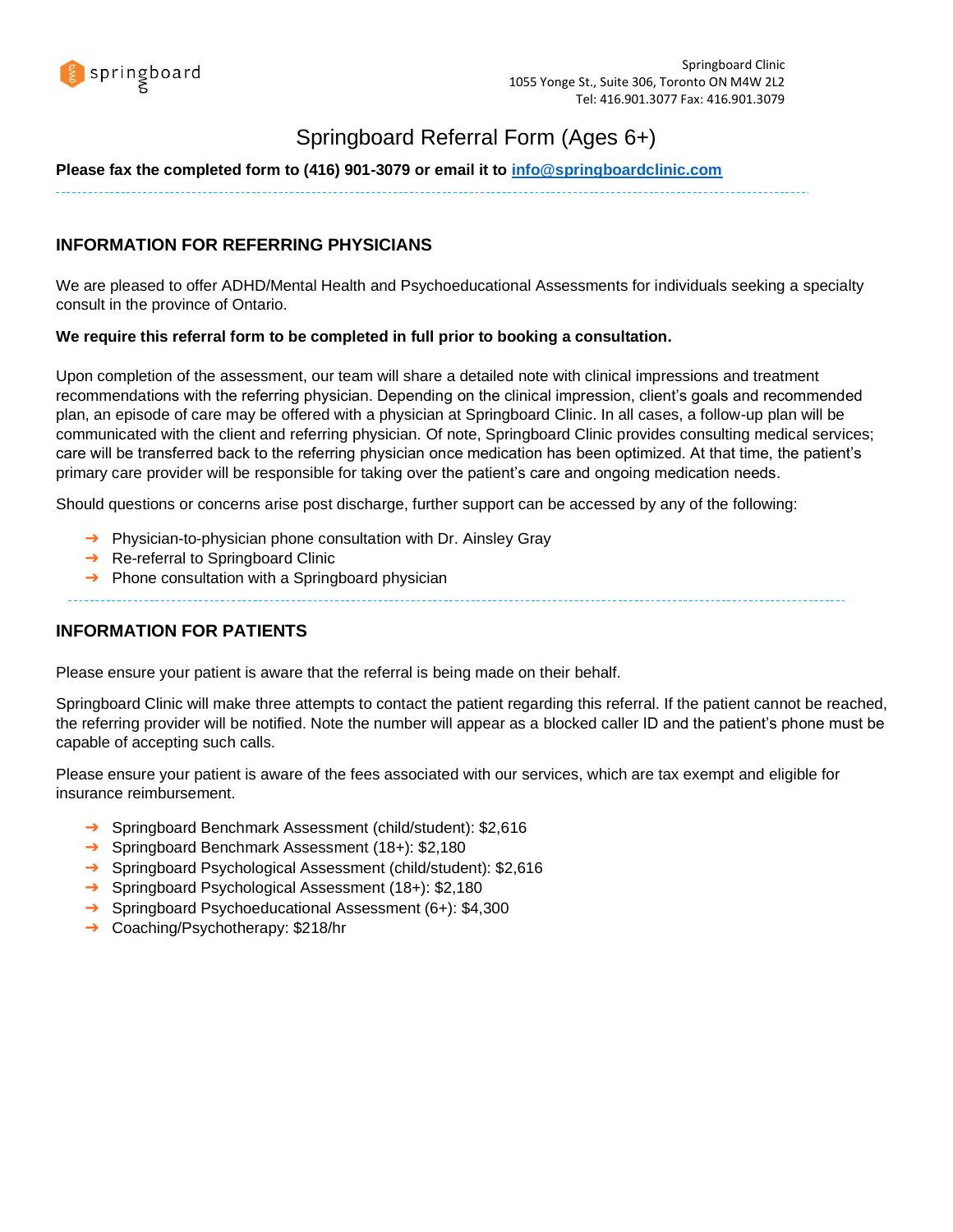

#### If you are referring a Child/Student:

### **REFERRAL COMPLETION CHECKLIST**

We require this referral form to be completed in full to proceed with a consultation request. A generic referral form will not be considered.

In order to ensure the completeness of this consultation request, please refer to the checklist below:

Please attach the following:

- Completed Springboard Referral Form
- □ Any relevant documents, such as prior psychiatric consultations or discharge summaries, psychoeducational, speech/language, mental health, or other relevant assessment reports
- □ Copy of growth chart (if available)

Please also ensure your patient is aware that Springboard Clinic provides consulting medical services for clients under the age of 18, and that we will not provide prescriptions or ongoing medical care post-consultation.

#### If you are referring an Adult (18+):

### **REFERRAL COMPLETION CHECKLIST**

In order to ensure the completeness of this consultation request, please refer to the checklist below:

Please attach the following:

- Completed Springboard Referral form
- Any relevant documents, such as prior psychiatric consultations or discharge summaries, psychoeducational, speech/language, mental health, or other relevant reports
- Recent bloodwork (within the last 12 months, if available)
- Recent ECG (within the last 12 months, if available) There are certain situations during which cardiac information is required for the Springboard Team to make detailed treatment recommendations.
- History and Examination Prior to starting ADHD medication form completed
- Information not available at this time, though can be pursued by the referring physician if recommended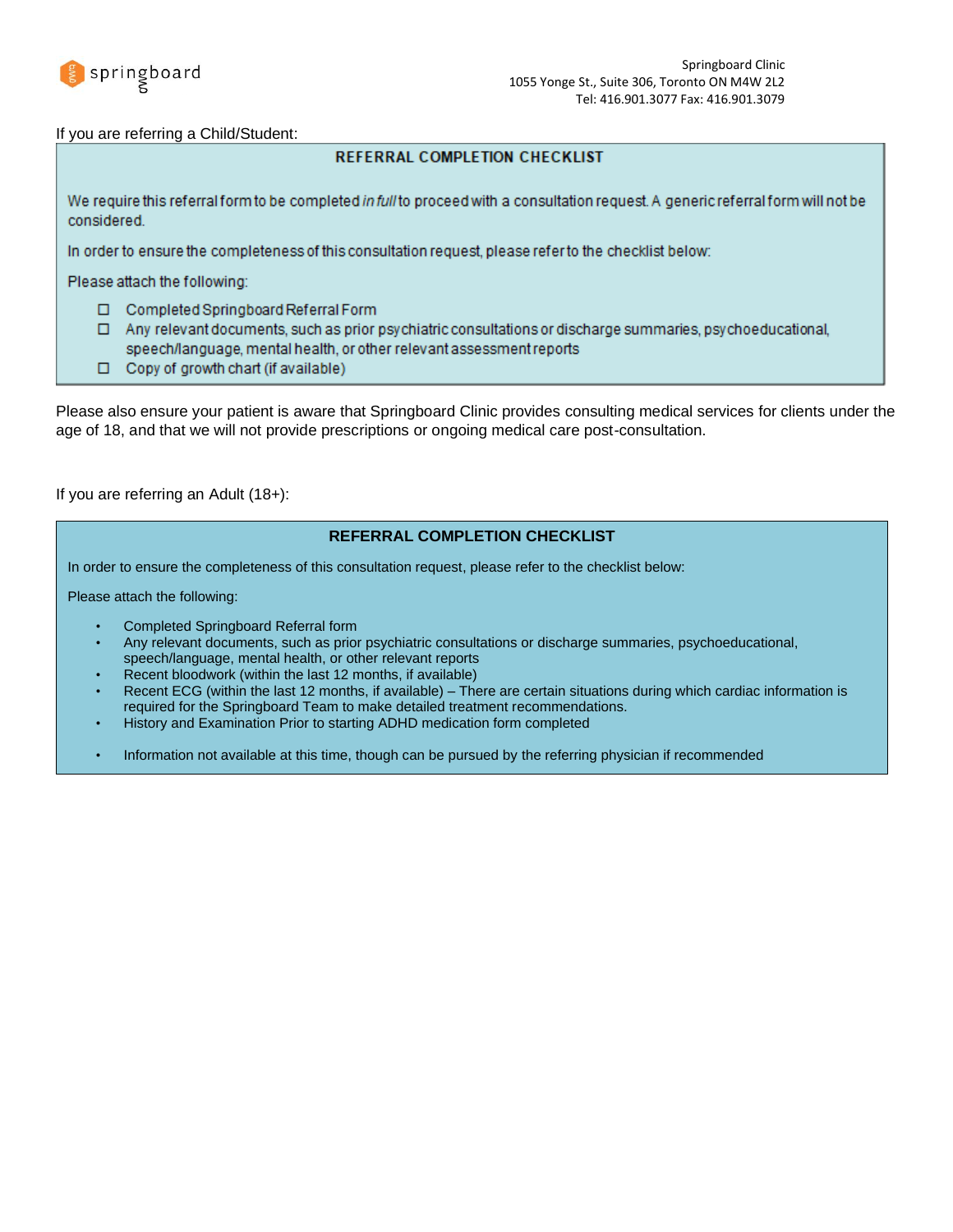

## Springboard Referral Form

### **Please fill out the applicable sections for your patient and fax the completed form to (416) 901-3079 or email i[t to](mailto:info@springboardclinic.com)  [info@springboardclinic.com](mailto:info@springboardclinic.com)**.

| <b>PATIENT INFORMATION</b> (may attach label)                                                                  | <b>CUSTODY STATUS (For Children/Students)</b>                                                                                                                                                                                  |  |  |  |
|----------------------------------------------------------------------------------------------------------------|--------------------------------------------------------------------------------------------------------------------------------------------------------------------------------------------------------------------------------|--|--|--|
| Name:<br>DOB (dd/mm/yyyy):<br>Gender: Pronouns:                                                                | Lives with both parents/ Married/ Common Law<br>Joint Custody<br>Sole Custody<br>Other (please specify):                                                                                                                       |  |  |  |
| Email Address:                                                                                                 | Guardian 1:                                                                                                                                                                                                                    |  |  |  |
| Health Card: Version Code:                                                                                     | Name:                                                                                                                                                                                                                          |  |  |  |
| Telephone:                                                                                                     | Telephone:                                                                                                                                                                                                                     |  |  |  |
| Alt Telephone:                                                                                                 | Guardian 2 (if applicable):                                                                                                                                                                                                    |  |  |  |
| Address:                                                                                                       | Name:                                                                                                                                                                                                                          |  |  |  |
|                                                                                                                | Telephone:                                                                                                                                                                                                                     |  |  |  |
|                                                                                                                | REFERRING PRACTITIONER INFORMATION                                                                                                                                                                                             |  |  |  |
| Practitioner Type: □ Family Physician □ Nurse Practitioner                                                     | □ Psychiatrist<br>$\Box$ Other:                                                                                                                                                                                                |  |  |  |
|                                                                                                                |                                                                                                                                                                                                                                |  |  |  |
|                                                                                                                |                                                                                                                                                                                                                                |  |  |  |
| Telephone: The contract of the contract of the contract of the contract of the contract of the contract of the | Email address: North and the Communication of the Communication of the Communication of the Communication of the Communication of the Communication of the Communication of the Communication of the Communication of the Comm |  |  |  |
|                                                                                                                | Are you this patient's primary care provider?<br>Y / N                                                                                                                                                                         |  |  |  |
| Do you agree to implement/monitor recommendations<br>and provide ongoing follow-up?                            |                                                                                                                                                                                                                                |  |  |  |
|                                                                                                                | Y / N                                                                                                                                                                                                                          |  |  |  |
| Reason for consultation (current symptoms and functioning, behavioural concerns, etc.):                        |                                                                                                                                                                                                                                |  |  |  |
|                                                                                                                |                                                                                                                                                                                                                                |  |  |  |
|                                                                                                                |                                                                                                                                                                                                                                |  |  |  |
|                                                                                                                |                                                                                                                                                                                                                                |  |  |  |
| What specific service are you referring your patient for?                                                      |                                                                                                                                                                                                                                |  |  |  |
| □ Benchmark Assessment □ Psychological Assessment □ Psychoeducational Assessment                               |                                                                                                                                                                                                                                |  |  |  |
| □ Coaching/Therapy □ Other: _________________________                                                          |                                                                                                                                                                                                                                |  |  |  |
| <b>Significant concurrent problems:</b>                                                                        |                                                                                                                                                                                                                                |  |  |  |
|                                                                                                                |                                                                                                                                                                                                                                |  |  |  |
|                                                                                                                |                                                                                                                                                                                                                                |  |  |  |
| Past psychiatric medical history (attach all relevant<br>documentation):                                       | Other relevant history:                                                                                                                                                                                                        |  |  |  |
|                                                                                                                |                                                                                                                                                                                                                                |  |  |  |
| <b>Current Medications</b> (attach medication list):                                                           | <b>Previous Medication Trials and Reason for</b><br><b>Discontinuation:</b>                                                                                                                                                    |  |  |  |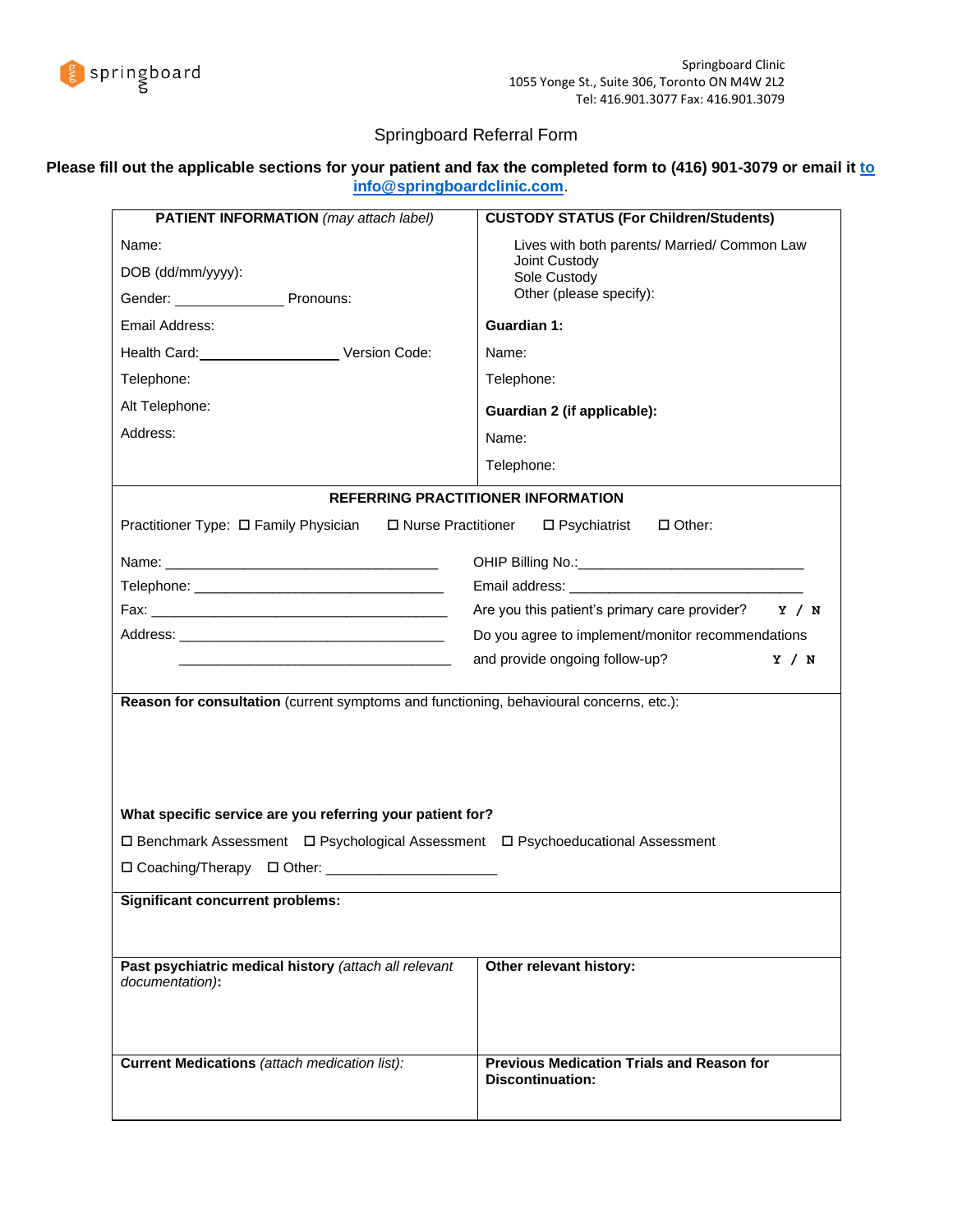

#### **Risks and Safety Concerns:**

**Suitability for Online Assessment (COVID-19):** *We would appreciate your help in determining if this client is a suitable candidate for an online assessment, or if they should be put on a waitlist for in-person assessment services.*

Do you feel this client is an appropriate candidate for an Do you reel this client is an appropriate candidate for an  $Y / N$  online (distance) assessment with our specialist team?

Notes:

#### **PHYSICAL EXAMINATION - FILL ONLY FOR PATIENTS UNDER 18**

The following information must be provided for *all clients under the age of 18* as due to current limitations the majority of assessments are taking place online.

\*If you are unable to conduct a physical examination when completing this form due to COVID, please provide us with your most up-to-date information. **Please also attach a growth chart to this referral, if available.**

**Height:**

**Weight:**

**Blood Pressure:** 

**Heart Rate:**

**Chest Examination:**

**Cardiovascular Examination (CVS):**

**Other (if applicable):**

### **(OPTIONAL) HISTORY AND EXAMINATION PRIOR TO STARTING ADHD MEDICATION ONLY FILL FOR PATIENTS 18+**

Psychostimulant medication is a common treatment recommendation following a diagnosis of ADHD. Blood pressure, pulse and cardiac auscultation are recommended prior to a stimulant start. In addition, an ECG is sometimes recommended (e.g. in patients taking a tricyclic antidepressant, on other medication that might prolong the QT interval, etc.).

Please complete the following to help the consulting physician determine what investigations may or may not be needed.

| Shortness of breath with exercise (more than others of the same age) in the absence of an<br>alternate explanation (e.g. asthma, sedentary lifestyle, obesity)                            |       |
|-------------------------------------------------------------------------------------------------------------------------------------------------------------------------------------------|-------|
| Poor exercise tolerance (in comparison with others) in the absence of an alternate explanation (e.g.<br>asthma, sedentary lifestyle, obesity)                                             | Y / N |
| Fainting or seizures with exercise, startle or fright                                                                                                                                     | Y / N |
| Palpitations brought on by exercise                                                                                                                                                       | Y / N |
| Family history of sudden or unexplained death including sudden infant death syndrome,<br>unexplained drowning or unexplained motor vehicle accidents (in $1st$ or $2nd$ degree relatives) | Y / N |